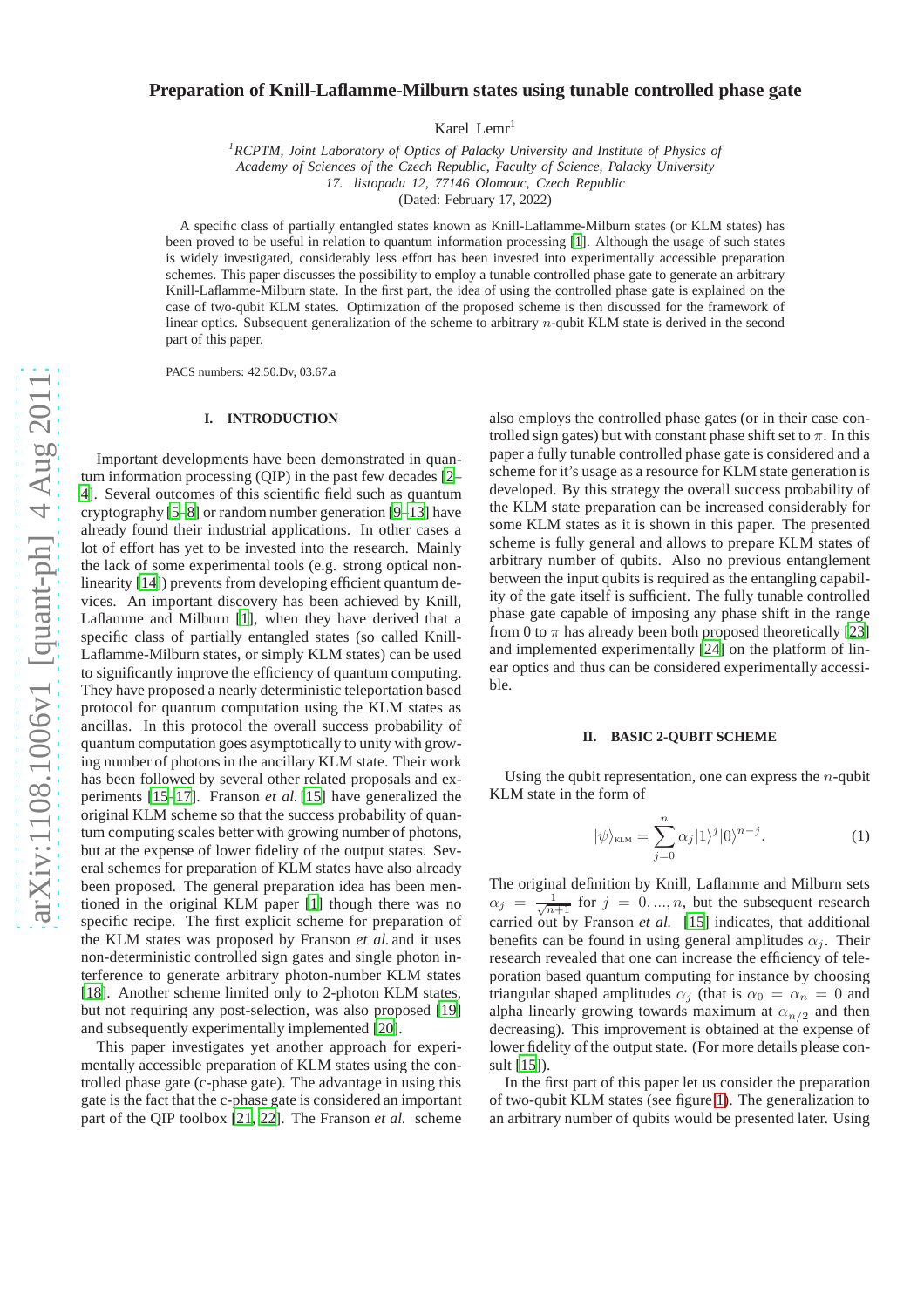

<span id="page-1-0"></span>FIG. 1: Scheme of the proposed procedure for generation of twoqubit KLM states. The signal and control input qubit undergo a cphase gate with tunable phase shift  $\varphi$  yielding the two-qubit KLM state.

the general definition for the KLM states [\(1\)](#page-0-0) one can find that the two-qubit KLM states are in the form of

$$
|\psi\rangle_{2\text{-QUBIT KLM}} = \alpha_0 |00\rangle + \alpha_1 |10\rangle + \alpha_2 |11\rangle, \tag{2}
$$

where  $\alpha_j$  (for  $j = 0, 1, 2$ ) are arbitrary complex amplitudes following the normalization condition  $\sum_{j=0}^{2} |\alpha_j|^2 = 1$ . Having the target state well defined let us now inspect the properties of the c-phase gate.

The c-phase gate is a two-qubit quantum gate whose action in the gate's computational basis reads

$$
|00\rangle \rightarrow |00\rangle
$$
  
\n
$$
|01\rangle \rightarrow |01\rangle
$$
  
\n
$$
|10\rangle \rightarrow |10\rangle
$$
  
\n
$$
|11\rangle \rightarrow e^{i\varphi}|11\rangle
$$
 (3)

with numbers in brackets denoting first and second qubit state. General c-phase gate can be set to impose an arbitrary phase shift  $\varphi$  to the two-qubit state  $|11\rangle$ .

Any signal and control qubit can be expressed in terms of the gate's computational basis

<span id="page-1-1"></span>
$$
|\psi_{c,s}\rangle = \cos\theta_{c,s}|0_{c,s}\rangle + e^{i\phi_{c,s}}\sin\theta_{c,s}|1_{c,s}\rangle,\tag{4}
$$

where indexes  $c$  and  $s$  denote the control and signal qubit. Please note that this state can always be prepared with high fidelity using only single qubit transformations (e.g. waveplates in the case of photon polarization encoding). The separable input state  $|\psi_c \psi_s \rangle$  is transformed by the gate yielding

$$
|\psi\rangle_{\text{OUT}} = \cos \theta_c \cos \theta_s |00\rangle + e^{i\phi_s} \cos \theta_c \sin \theta_s |01\rangle ++ e^{i\phi_c} \sin \theta_c \cos \theta_s |10\rangle ++ e^{i(\phi_c + \phi_s + \varphi)} \sin \theta_c \sin \theta_s |11\rangle.
$$
 (5)

Using the expression for signal qubit [\(4\)](#page-1-1), the output state can be rewritten to the following form

$$
|\psi\rangle_{\text{out}} = \cos \theta_c |0\psi_s\rangle + e^{i\phi_c} \sin \theta_c (\tau |1\psi_s\rangle + \epsilon |1\psi_s^{\perp}\rangle), \tag{6}
$$

where  $|\psi_s^{\perp}\rangle$  is the orthogonal state to  $|\psi_s\rangle$  so that  $\langle \psi_s^{\perp} | \psi_s \rangle =$ 0 and the parameters  $\tau$  and  $\epsilon$  are defined as

<span id="page-1-6"></span>
$$
\tau = \langle \psi_s | \left( \cos \theta_s | 0 \rangle + e^{i(\phi_s + \varphi)} \sin \theta_s | 1 \rangle \right) =
$$
  
\n
$$
= \cos^2 \theta_s + e^{i\varphi} \sin^2 \theta_s,
$$
  
\n
$$
\epsilon = \langle \psi_s^{\perp} | \left( \cos \theta_s | 0 \rangle + e^{i(\phi_s + \varphi)} \sin \theta_s | 1 \rangle \right) =
$$
  
\n
$$
= e^{i\phi_s} \sin \theta_s \cos \theta_s \left( 1 - e^{i\varphi} \right).
$$
 (7)

 $\Delta$ 

After performing the single qubit transformation

$$
|\psi_s\rangle \to |0\rangle, |\psi_s^{\perp}\rangle \to |1\rangle \tag{8}
$$

in the signal mode, one can clearly recognize the two-qubit KLM state in the output state of the gate

<span id="page-1-2"></span>
$$
|\psi\rangle_{\text{out}} = \cos \theta_c |00\rangle + e^{i\phi_c} \tau \sin \theta_c |10\rangle + e^{i\phi_c} \epsilon \sin \theta_c |11\rangle, \tag{9}
$$

The remaining task is to map the complex amplitudes in [\(9\)](#page-1-2) to the original amplitudes  $\alpha_i$  and to show that any two-qubit KLM state is achievable.

First let us consider the relative amplitude ratio and phase between  $\alpha_0$  and  $(\alpha_1 + \alpha_2)$ . Any amplitude ratio can easily be set just by the choice of the  $\theta_c$  parameter of the input control state

<span id="page-1-3"></span>
$$
\frac{|\alpha_1|^2 + |\alpha_2|^2}{|\alpha_0|^2} = \tan^2 \theta_c.
$$
 (10)

As for the phase, the freedom in setting any value of  $\phi_c$  assures that any phase shift between  $\alpha_0$  on one side and  $\alpha_1$  and  $\alpha_2$  on other side is achievable.

The relation between  $\alpha_1$  and  $\alpha_2$  is also simple. For instance setting the phase shift  $\varphi = \pi$  simplifies the amplitude ratio to

<span id="page-1-4"></span>
$$
\frac{|\alpha_2|}{|\alpha_1|} = \frac{|\epsilon|}{|\tau|} = \tan 2\theta_s \tag{11}
$$

and an arbitrary phase shift between  $\alpha_1$  and  $\alpha_2$  can be set by the choice of  $\phi_s$ . Please note that setting  $\varphi = \pi$  allows to cover the whole class of KLM states. This fact will be used for the discussion in section 5. The equations [\(10](#page-1-3) and [11\)](#page-1-4) manifest that any amplitude ratio between  $\alpha_0$ ,  $\alpha_1$  and  $\alpha_2$  is achievable since tan goes from 0 to  $\infty$ .

## **III. SUCCESS PROBABILITY OPTIMIZATION**

One may conclude that the tunability of the gate in the phase shift  $\varphi$  is a redundant feature. However this parameter can be used for optimization of the procedure. One of the most promising platforms for QIP is linear optics [\[25](#page-4-17)[–29\]](#page-4-18). For this reason let us now focus on the optimization of the proposed procedure for linear optics. Recently Kieling *et al.* [\[23\]](#page-4-15) have identified the maximum success probability of a c-phase in the framework of linear optics as

<span id="page-1-5"></span>
$$
P_C(\varphi) = \left(1 + 2\left|\sin\frac{\varphi}{2}\right| + 2^{3/2}\sin\frac{\pi-\varphi}{4}\left|\sin\frac{\varphi}{2}\right|^{1/2}\right)^{-2} (12)
$$

which does not depend on the input state. The optimization of the proposed scheme seeks to maximize the success probability of the c-phase gate used for KLM state preparation. With respect to that a numerical simulation (or optimization) has been carried out to reveal the maximum achievable success probability for several KLM states. The target KLM state of presented numerical simulation is the mono-parametric class of two-qubit KLM state motivated by Franson's *et al.* definition [\[15\]](#page-4-8) (triangular-shaped amplitude function)

$$
|\psi\rangle_{\text{KLM}} = \alpha_0 |00\rangle + \alpha_1 |10\rangle + \alpha_0 |11\rangle. \tag{13}
$$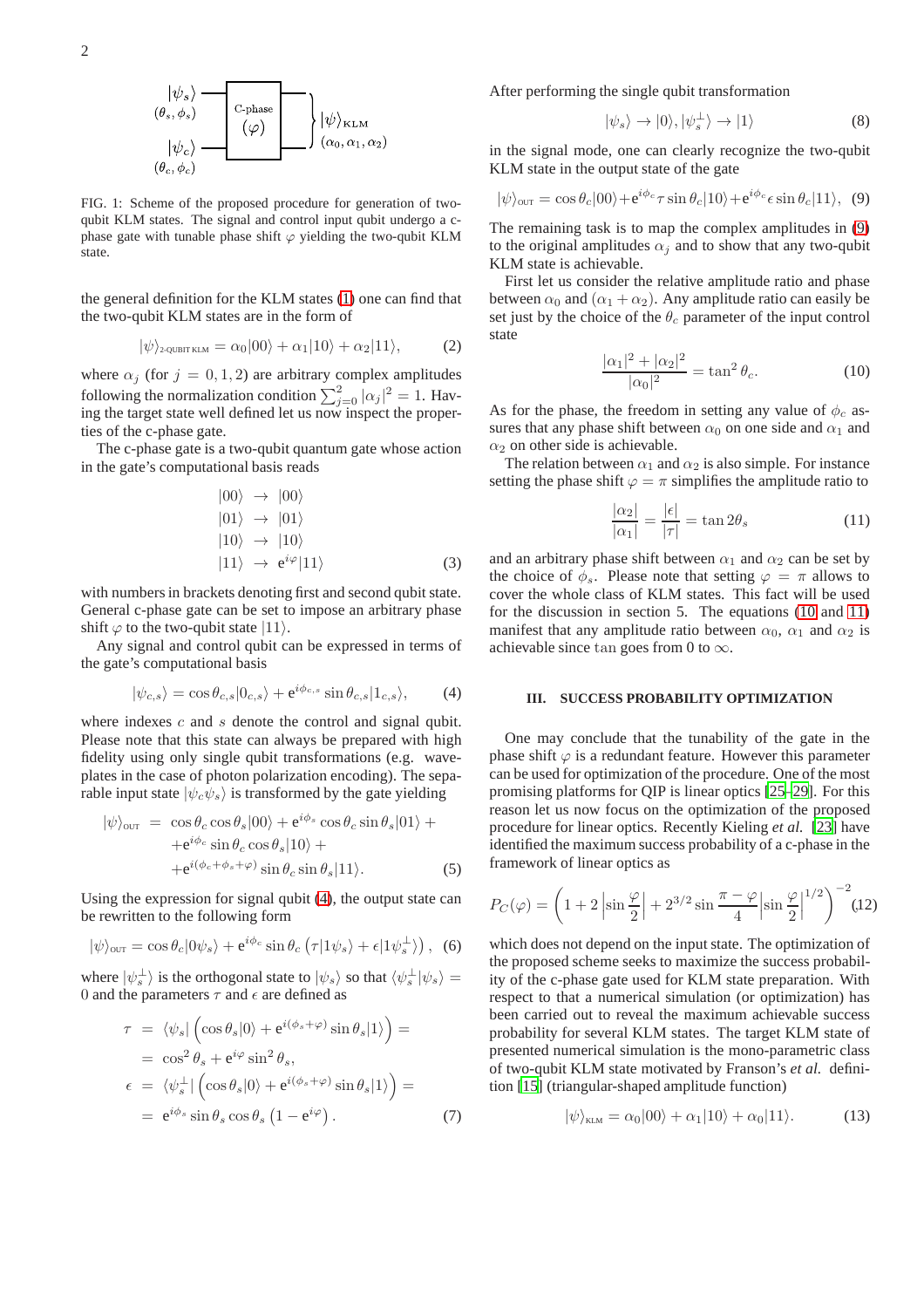

Max.  $\alpha_0/\alpha_1$  ratio

 $10^3$ 

<span id="page-2-0"></span>FIG. 2: Maximum achievable  $|\alpha_0/\alpha_1|$  ratio for a given phase shift of the c-phase gate. The success probability of the optimal linear optical c-phase gate as a function of its phase shift is also depicted for reference.

The amplitudes  $\alpha_0$  and  $\alpha_1$  are now considered to be real numbers as it has been shown above that the phase can always be set by the choice of  $\phi_c$  and  $\phi_s$ . These phases are independent of the gate phase shift  $\varphi$  and therefore have no effect on the success probability. The presented optimization will focus on the amplitude ratio  $|\alpha_0/\alpha_1|$  and investigate the corresponding success probability. First numerical simulation has been performed to determine the maximum achievable  $|\alpha_0/\alpha_1|$  ratio for a given phase shift. Results of this simulation are presented in figure [2.](#page-2-0) One can observe that maximum achievable  $|\alpha_0/\alpha_1|$  ratio grows monotonously with the phase shift  $\varphi$ . For reference the success probability [\(12\)](#page-1-5) as a function of the phase shift  $\varphi$  is also depicted along with the reference ratio  $|\alpha_0/\alpha_1| = 1$  corresponding to the original KLM state definition.

The second numerical simulation has been carried out to determine the maximum achievable success probability for a given  $|\alpha_0/\alpha_1|$  ratio (see figure [3\)](#page-2-1). Also the setting of the phase shift  $\varphi$  and the parameter of the signal qubit  $\theta_s$  are depicted to illustrate the optimal strategy. This strategy is different in two regions separated by the amplitude ratio  $|\alpha_0/\alpha_1| \approx 0.54$ . In the first region ( $|\alpha_0/\alpha_1| \leq 0.54$ ) setting  $\theta_s = \frac{\pi}{4}$  and the phase shift  $\varphi$  accordingly is the optimal way. One tries to minimize the phase shift used for the KLM state preparation, because the success probability is a decreasing function of the phase shift. To keep the phase shift minimal, one has to set  $\theta_s = \frac{\pi}{4}$ , because for a given phase shift  $\varphi$  the setting  $\theta_s = \frac{\pi}{4}$ maximizes the  $|\alpha_0/\alpha_1|$  ratio.

On the other hand, in the second region ( $|\alpha_0/\alpha_1| > 0.54$ ) the previously mentioned strategy will not yield optimal results. This is because of the success probability not being monotonous in this region. Setting  $\varphi = \pi$  and adjusting the  $\theta_s$  instead is the optimal way here.

Both this and the original Franson *et al.* scheme requires  $n-1$  times using the c-phase gate in order to generate n-



<span id="page-2-1"></span>FIG. 3: Maximum achievable success probability and corresponding optimal  $\theta_s$  and  $\varphi$  parameters are plotted as a function of  $|\alpha_0/\alpha_1|$ ratio. Please note that the optimal setting of  $\varphi$  for  $|\alpha_0/\alpha_1| > 0.54$  is  $\varphi = \pi$  (this explains the step of  $\varphi$  at  $|\alpha_0/\alpha_1| = 0.54$ ).

qubit KLM state. This leads to the overall success probability for n-qubit KLM state

$$
P_{\text{KLM}} = \prod_{i=1}^{n-1} P_C(\varphi_i),\tag{14}
$$

where *n* denotes the number of qubits and  $P_C(\varphi_i)$  is the success probability of the controlled phase gate set for the phase shift  $\varphi_i$  used in the  $i^{\text{th}}$  repetition of the c-phase gate. The Franson *et al.* proposal considers only  $\varphi_i = \pi$  for all values of i. So for example in the 2-qubit case, the success probability of Franson scheme would yield a constant value of 0.11 (based on the optimal linear optical controlled phase gate). To emphasize the improvement achieved by the tunability of the phase gate, let us consider an example of  $|\alpha_0/\alpha_1| = 0.25$ . For this particular choice the success probability of the scheme proposed in this paper would be 0.18, which is a 60% improvement. This improvement in success probability varies with the particular choice of the target KLM state (see figure [3\)](#page-2-1).

## **IV. GENERALIZATION TO** n**-QUBIT KLM STATES**

The proposed two-qubit scheme can be generalized to prepare KLM states of an arbitrary number of qubits. For simplicity let us now presume all complex amplitudes of the nqubit KLM state being equal (original KLM state definition). To illustrate the generalization procedure the step from twoqubit to three-qubit KLM state is explained and also illustrated in figure [4\)](#page-3-0). Going from two to three qubit KLM state means to perform the following transformation

$$
|0_10_2\rangle \rightarrow |0_10_20_3\rangle
$$
  

$$
|1_10_2\rangle \rightarrow |1_10_20_3\rangle
$$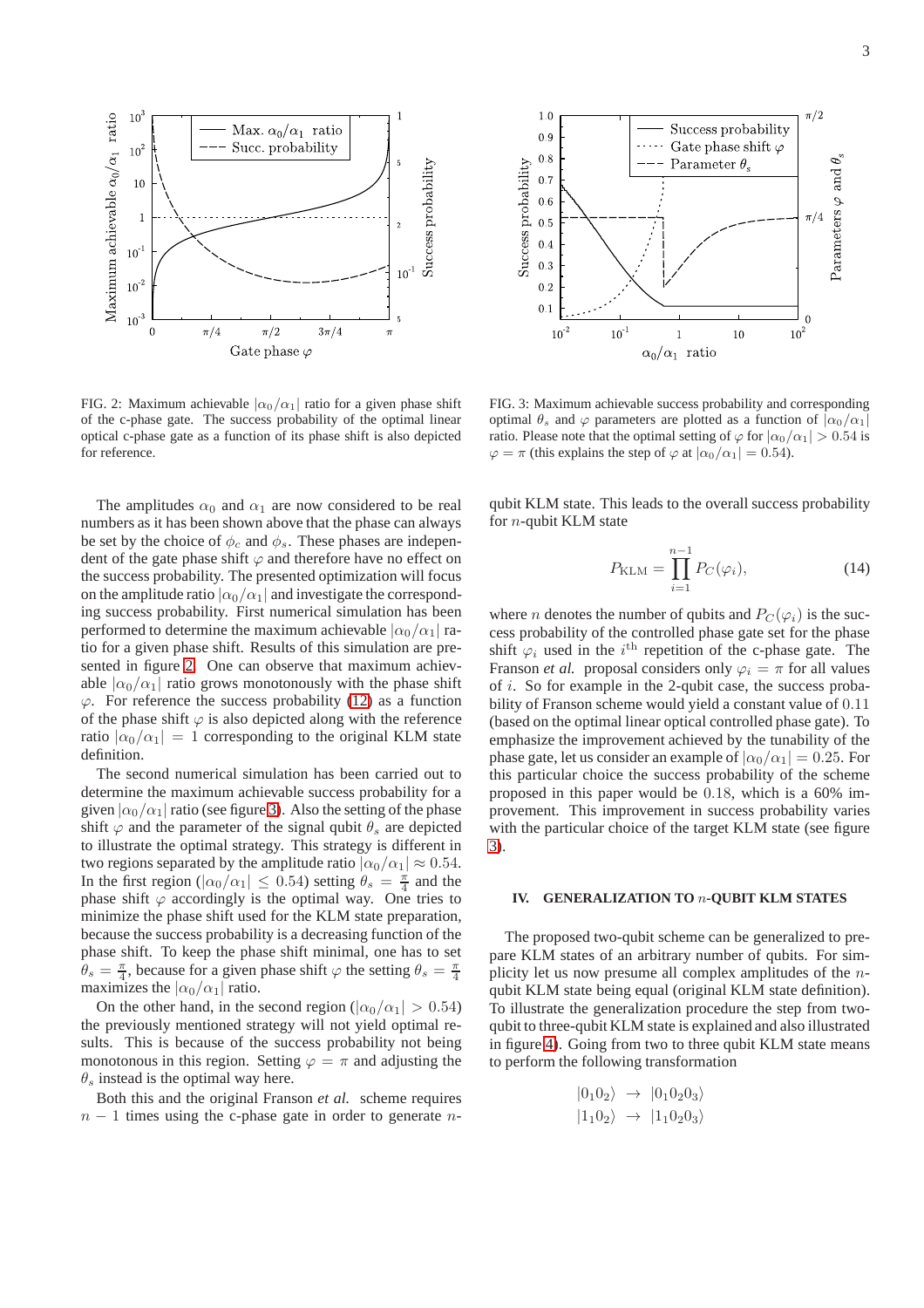4



<span id="page-3-0"></span>FIG. 4: Generalization of the two-qubit scheme to an arbitrary number of qubits. Input  $n$ -qubit KLM state is combined with a new qubit initially in  $|0\rangle$  state. H denotes the Hadamard gate and C denotes the c-phase gate (this time set to impose the phase shift  $\varphi = \frac{\pi}{2}$ ).

$$
|1_11_2\rangle \rightarrow |1_11_20_3\rangle + |1_11_21_3\rangle, \tag{15}
$$

where indexes 1 and 2 denote the first and second original qubits of the two-qubit KLM state and the index 3 denotes the newly added qubit. This transformation can be implemented by addition of a new qubit initially in the state  $|0\rangle$ . This new qubit is firstly subjected to the Hadamard gate

$$
|0\rangle \to |0\rangle + |1\rangle. \tag{16}
$$

After that it is propagated through the c-phase gate set to phase  $\varphi = \frac{\pi}{2}$  along with the last of the original KLM qubits. At the end an inverse Hadamard gate is placed in the new qubit mode. One can see that in the case of the last original qubit being  $|0\rangle$ , the phase shift imposed to the new qubit is zero and the new qubit leaves the scheme in the state  $|0\rangle$ . On the other hand if the last original qubit is in the state  $|1\rangle$  the new qubit gets a  $\frac{\pi}{2}$  phase shift and yields  $|0\rangle + |1\rangle$  after leaving the inverse Hadamard gate.

The generalization to an arbitrary number of qubits is straightforward. To generate an  $(n+1)$ -qubit KLM state from an *n*-qubit KLM state ( $n \leq 2$ ) a new qubit is added at the end of the original qubits and subjected to the procedure described in previous paragraph. The general scheme is depicted in figure [4.](#page-3-0)

### **V. OPTIMIZATION OF THE GENERALIZED SCHEME**

The previous section is just a proof of the scalability of the scheme, but does not give optimal setting with respect to the success probability. A similar optimization as for the twoqubit KLM states can be considered to maximize the yield of the scheme. Hadamard gates can be replaced by more general single qubit transformations and together with the tunability of the phase shift imposed by every controlled phase gate the overall success probability can be optimized with respect to the selected target KLM state.

One can use the iterative procedure starting from  $n$ -qubit KLM state with amplitudes  $\alpha_j^{[n]}$ ,  $j = 0...n$  and going to  $(n +$ 1)-qubit KLM state with amplitudes  $\alpha_j^{[n+1]}$ ,  $j = 0...n + 1$ . Here the upper index denotes the  $n$ -qubit starting KLM state and  $(n + 1)$ -qubit target KLM state. Note that in this case the c-phase gate is applied to the last of the original qubits  $(n<sup>th</sup>)$ qubit) and a newly added  $(n + 1)$ <sup>th</sup> qubit. This new qubit can

be expressed in the form of  $|\psi_s\rangle$  as defined by [\(4\)](#page-1-1) and the last original qubit takes effectively the form similar to  $|\psi_c\rangle$  with

<span id="page-3-1"></span>
$$
\cos \theta_c = \sqrt{\sum_{j=0}^{n-1} |\alpha_j^{[n]}|^2}
$$
 (corresponding to the  $|0\rangle$  state)  
\n
$$
\sin \theta_c = |\alpha_n^{[n]}|
$$
 (corresponding to the  $|1\rangle$  state)

$$
\phi_c = \arg\left(\alpha_n^{[n]}\right) \tag{17}
$$

also following the original definition [\(4\)](#page-1-1). With this mapping one can proceed in the similar way as explicitly described in the second section. The resulting amplitudes  $\alpha_j^{[n+1]}$  are then in the form

$$
\alpha_j^{[n+1]} = \alpha_j^{[n]}, \text{for } j = 0...n - 1
$$
  
\n
$$
\alpha_n^{[n+1]} = |\alpha_n^{[n]}| e^{i\phi_c} \tau
$$
  
\n
$$
\alpha_{n+1}^{[n+1]} = |\alpha_n^{[n]}| e^{i\phi_c} \epsilon,
$$
\n(18)

where  $\phi_c$  is defined by [\(17\)](#page-3-1) and  $\tau$  and  $\epsilon$  by [\(7\)](#page-1-6). The equations become increasingly complicated with the growing number of qubits. For this reason one can seek the solution numerically.

As a result of such a numerical optimization, one can for example prepare a 4-qubit KLM state of the triangular-shaped amplitudes in the form of

$$
|\psi\rangle_{\text{KLM}} = \frac{1}{N} \sum_{j=0}^{4} \alpha_j |1\rangle^j |0\rangle^{n-j} \tag{19}
$$

$$
\alpha_0 = \alpha_4 = 1, \alpha_1 = \alpha_3 = 3, \alpha_2 = 6 \tag{20}
$$

 $(N = \sqrt{\sum_{j=0}^{n} |\alpha_j|^2})$  with the success probability of 0.19% while the original proposal would give only 0.14% success probability (40% improvement). Note that this improved success probability would allow almost 1.5 times higher rate of preparation of KLM states for the "nearly deterministic" protocol proposed by Knill, Laflamme and Milburn [\[1\]](#page-4-0). The reason for the improvement in the success probability is the fact that using a tunable phase shift, one can operate the controlled phase gate at optimal phase shift. Because one can always set the gate to operate at the phase  $\pi$  and set single qubit operations accordingly, the proposed scheme would never give lower success probability as the one proposed by Franson *et al*. The optimal strategy for setting the phase shift imposed by the gate in every step of the generalized procedure is similar to the strategy discussed in the Sec. III for the 2-qubit case. This can be summarized by an inequality

$$
P_{\text{KLM}_\text{FTanson}} = \prod_{i=1}^{n-1} P_C(\pi) =
$$

$$
= P_C(\pi)^{n-1} \le P_{\text{KLMnew}} = \prod_{i=1}^{n-1} P_C(\varphi_i), \tag{21}
$$

where the left-hand side corresponds to the success probability of the Franson *et al.* proposal and the right-hand side corresponds to the success probability of the scheme described in